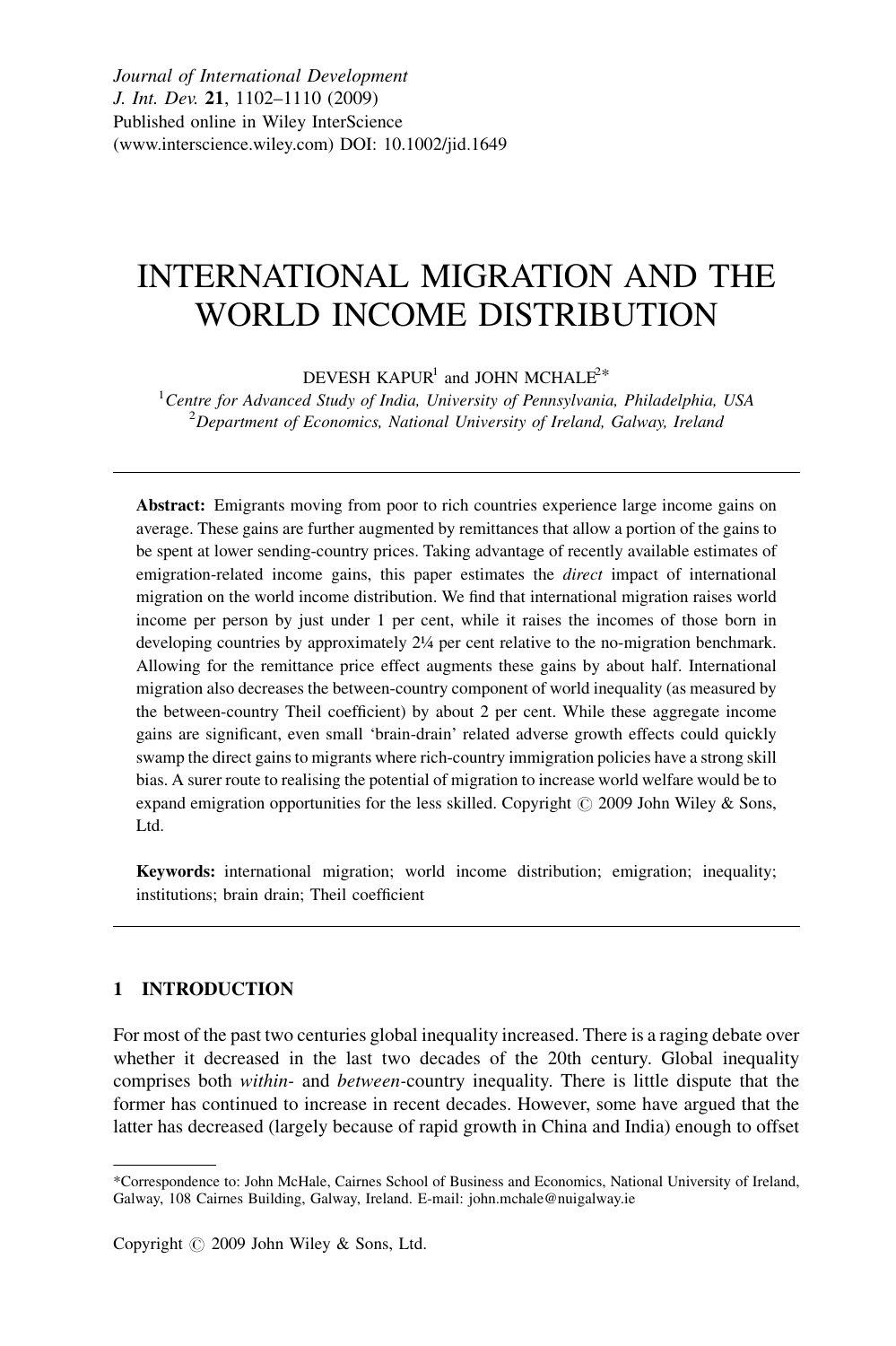the former, and as a result, global inequality has declined (Firebaugh and Goesling, 2004; Sala-I-Martin, 2006). This argument rests on the fact that more people live in a few poor nations with faster-than-average income growth (especially in Asia) than in the many poor nations with slower-than-average (especially in Latin America and Sub-Saharan Africa). Others have contested this on a variety of conceptual and measurement grounds (Ravallion, 2003; Wade, 2004).

Whatever the trends in world inequality, the remaining large and often growing income gaps between rich and poor countries suggest another way to reduce world poverty—allow people to migrate from poor to rich countries. Of course, this route to higher incomes only works if the main causes of low-average incomes relate to limitations of the country (say weak institutions) rather than limitations of the people (weak human capital). A substantial development accounting literature has found that a large part of the variance in average incomes across countries is explained by differences in total factor productivity across countries; differences in human capital appear to play a relatively minor role (see Caselli, 2005, for a survey). The hope is that emigrants can leave weak institutions behind leading to substantial increases in purchasing power, even allowing for higher rich-country prices.

In this paper, we use recently available estimates of country-specific emigration-related average income gains to estimate the impact of migration on world income per person and a between-country measure of world inequality.<sup>1</sup> At the individual level, the average income gains associated with migrating from a poor to a rich country are often large. For those leaving countries with weak institutions the gains can be enormous—a staggering 1800 per cent in the Liberia. Surprisingly, however, our estimate of the total gain in world income is only about 1 per cent. The reason for the small (direct) aggregate income gains despite the large average gains for individual emigrants is that there are so few emigrants. The United Nations estimates that just 3 per cent of the world population live outside their country of birth.<sup>2</sup> Although a number of poor countries have emigration rates of 20—40 per cent, they tend to be small countries in Africa and the Caribbean. Whereas the growth route to poverty reduction has benefited many, the emigration route has been availed of by comparably few.

The rest of the paper is organised as follows. In the next section we use Clemens and Pritchett's (2008) recently available estimates of the difference in a country's GDP per capita and its income per *natural* (i.e. persons born in the country irrespective of where they currently reside) to infer the average income gain from emigration for all source countries.<sup>3</sup> In Section 3, we use these estimates to calculate the direct impact of emigration on world income per person and the between-country Theil coefficient measure of world inequality. Recognising that remittances allow these income gains to be spent at typically lower sending-country prices, we also provide an estimate of the effect of emigration and remittances on these world income distribution statistics. We consider possible policy implications in Section 4. The current international migration architecture is highly restrictive. Most poor-country residents do not have the legal option of living and working

<sup>&</sup>lt;sup>1</sup>We use the between-country Theil measure.

<sup>&</sup>lt;sup>2</sup>Moreover, many of these emigrants have moved from a rich country to another rich country or from a poor country to another poor country. The big income gains typically follow only when someone moves from a poor country to a rich country.

<sup>&</sup>lt;sup>3</sup>The term native is an obvious alternative to natural given its explicit invocation of (place of) birth. Clemens and Pritchett (2008) choose not to use native because they believe it is ordinarily used to denote someone born in country x and continuing to live in country x. For example, when it is claimed that immigrants drive down the wages of less-skilled U.S. natives, it is implicit that it is U.S.-resident natives that are at issue. On the other hand, it is not unusual for someone born in country x and living in country y to refer to themselves as being a native of y. The term natural is perfectly adequate, however.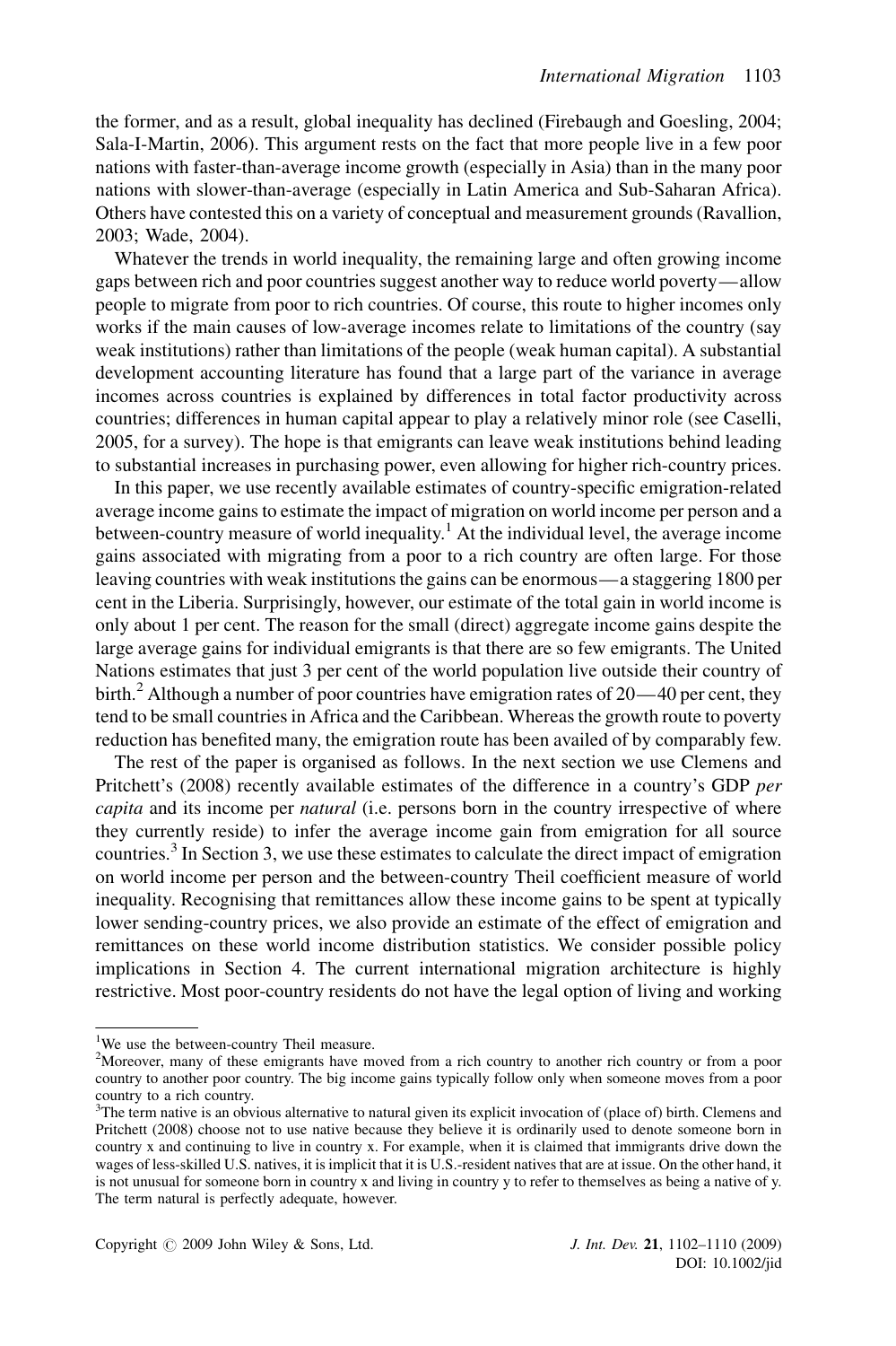### 1104 D. Kapur and J. McHale

in a rich country. It is also highly selective, with the available options significantly tilted towards the highly skilled. This leads to a central policy tension. The direct gains from a liberalisation of the international migration architecture are large, but skill-biased liberalisation can cause countries to lose their scarce innovators and institution builders, thus undermining growth prospects. Even small effects on economic growth could quickly swamp the direct income gains.

## 2 EMIGRATION: HOW LARGE ARE THE INCOME GAINS?

Is the problem of low income in poor countries primarily a function of the place or the person? This matters for the gains from emigration because a disadvantaged place can be left behind; disadvantaged human capital cannot. As noted in the introduction, recent development accounting exercises have found that total factor productivity differences explain a large share of the differences in GDP *per capita* across countries. For example, Hall and Charles (1999) find that Kenya's output per worker is 0.056 of the US level. This proportion can be decomposed product of the relative (weighted) capital to output ratio  $(0.747)$ , the relative human capital per worker  $(0.457)$  and relative total factor productivity (0.165). Clearly, low total factor productivity is the most important factor explaining Kenya's relative impoverishment. Similar results are found for other poor countries. The total factor productivity differences are in turn explained by differences in the quality of institutions. In addition to the direct effect of TFP, institutional differences also affect the incentive to invest and thus the available capital per worker. Thus poor-country workers can be doubly disadvantaged—bad institutions and limited capital to work with. Both disadvantages can be left behind by a move to a rich country. Unfortunately, international moves are associated with a different form of inefficiency. Poor-country human capital might not easily transfer to rich countries; resulting in what Mattoo  $et$  al. (2008) have labelled 'brain waste'.<sup>4</sup> This waste typically takes the form of working below your occupational skill level, with obvious implication for the migration-related income gains that can be achieved.<sup>5</sup>

The extent of emigration-related income gains is thus an empirical question. In a series of papers, Mark Rosenzweig and co-authors have used the New Immigrant Survey to estimate the income gains to permanent immigrants to the US. For example, using a pilot version of the survey, Jasso et al. (2002), find an average purchasing-power-parity-adjusted income gain of over \$20 000 (from \$17,080 to \$37 989). This gain occurred despite evidence of weakly transferable skills. They measure this transferability by regressing log earnings in the US. on log earnings in the source country. The coefficient on log earnings ranges from 0.17 to 0.34, suggesting a weak correlation between how skills are rewarded at source and in the US. Rather than using longitudinal evidence on income, McKenzie *et al.* 

<sup>&</sup>lt;sup>4</sup>Jones (2008) offers a possible explanation for such waste. He argues that skilled workers in poor countries tend to be generalists. In the context of large markets and a more advanced division of labour, rich-country workers tend to be specialists. This limits emigration-related gains as generalists are poorly rewarded—and might not even secure

skilled employment at all—in rich-country labour markets.<br><sup>5</sup>The broader literature on the earnings of immigrants supports less than perfect transferability. In a study of immigrant earnings in Israel, Friedberg (2000), for example, finds that education and experience acquired abroad is significantly less valued than such human capital acquired in Israel. Indeed, the return to foreign experience was generally found to be negligible. More positively, foreign human capital was found to interact positively with domestic human capital, suggesting that the older investments can be made more valuable with additional investments made in the receiving country. Kapur and McHale (2006) review additional evidence.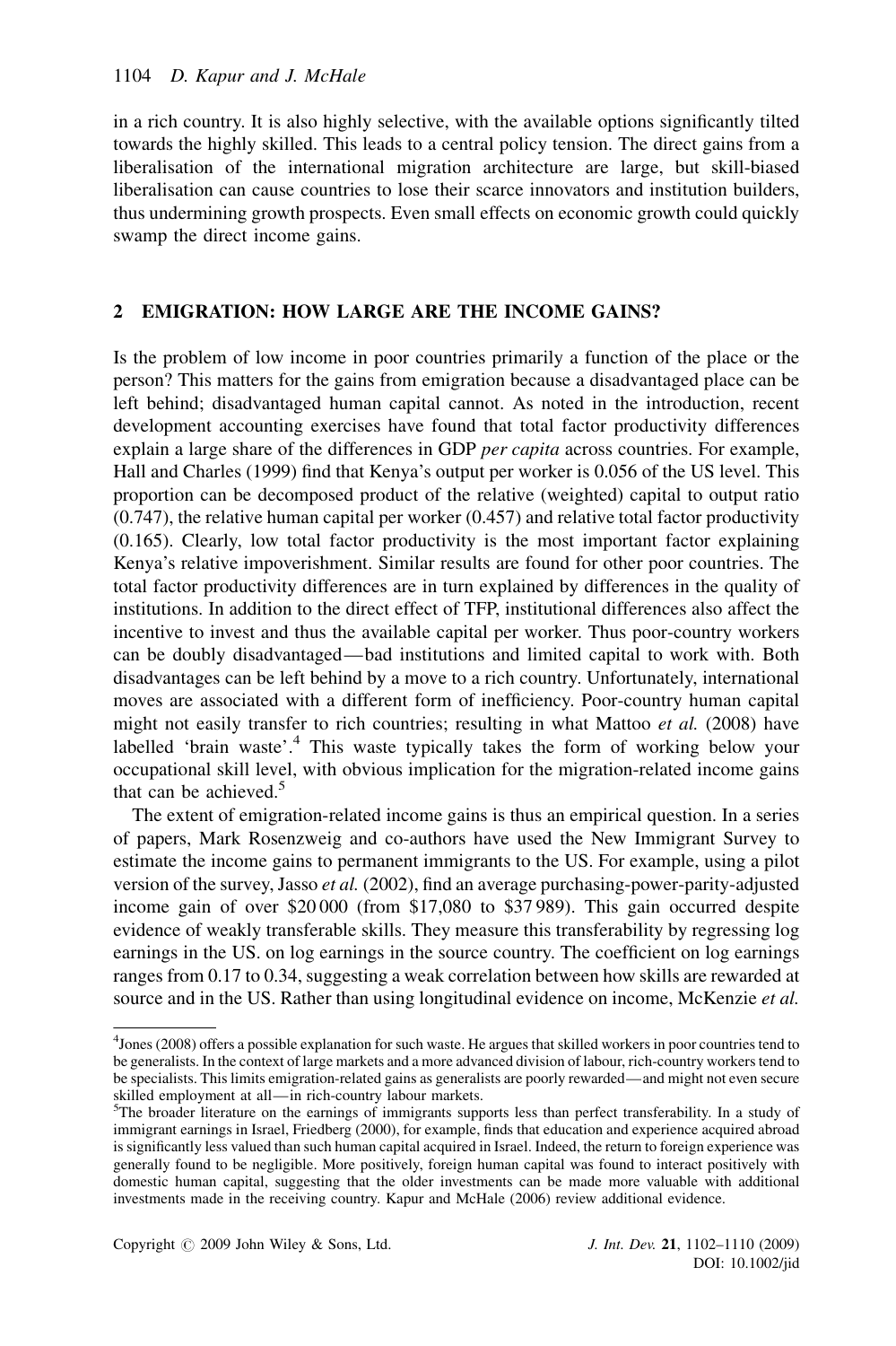(2006) use a unique natural experiment relating to lottery-determined emigration from Tonga to New Zealand to identify the causal effect of emigration on income. They find an average increase in income of 263 per cent, which is roughly half of the difference in GDP per capita between the two countries.

For our income distribution estimates, we use Clemens and Pritchett's (2008) recent estimates of income per natural. The great advantage of these estimates is that they apply to all emigrants (permanent and temporary, legal and illegal) and they are available for almost all countries of the world. Clemens and Pritchett used a three-step procedure to calculate income per natural. In the first step, they use US. census data to estimate a model of the average income in the US. for each sending country. Average income for emigrants for each sending country is regressed on source-country specific variables (e.g. tertiary enrollment rates) and variables relating to the bilateral relationship between the sourcecountry and the US. (e.g. distance). In the second step, this model is used to predict the average income for emigrants for each sending country to each possible receiving country. This is done by multiplying the predicted income in the US (given the sending-country and bilateral-relationship characteristics) by the ratio of the receiving-country GDP per capita to US GDP per capita. In the final step, they combine the predicted average income for emigrants from a given sending country with estimates of sending-country specific emigrant stocks from the Parsons et al. (2007) bilateral migrant-stock database to calculate income per natural.

Clemens and Pritchett report estimates of both GDP per capita and income per natural. Using these estimates, we can calculate the mean emigration-related income gain for each sending country. To calculate this income gain, we first note that for a given sending country, *i*, income per natural  $(\tilde{y}_i)$  is a weighted average of GDP *per capita*  $(y_i)$  and income per emigrant  $(y_i^*)$ :

$$
\tilde{y}_i = \left(\frac{N_i^*}{N_i + N_i^*}\right) y_i^* + \left(\frac{N_i}{N_i + N_i^*}\right) y_i,\tag{1}
$$

where  $N_i$  is the (non-immigrant) domestic population and  $N_i^*$  is the number of emigrants. Rearranging Equation (1) we find the emigration-related income gain is proportionate to difference between income per natural and GDP per capita.

$$
\frac{y_i^* - y_i}{y_i} = \left(\frac{N_i + N_i^*}{N_i^*}\right) \left(\frac{\tilde{y}_i - y_i}{y_i}\right). \tag{1'}
$$

Figure 1 shows the relationship between the mean emigrant income gain (expressed as a percentage of GDP per capita) and GDP per capita. The figure shows that the mean gain from emigration is large for many poor countries. For some countries it is simply enormous: Liberia (1812 per cent), Sierra Leone (1453 per cent), Madagascar (975 per cent), and Ethiopia (846 per cent).

## 3 EMIGRATION AND THE WORLD INCOME DISTRIBUTION

We next use the estimates of country-specific emigrant income gains to estimate the impact of international migration on the world income distribution. Our focus is on two measures that have undergone considerable improvement due to the fast growth in a number of largepopulation developing countries in recent decades: world income per person and the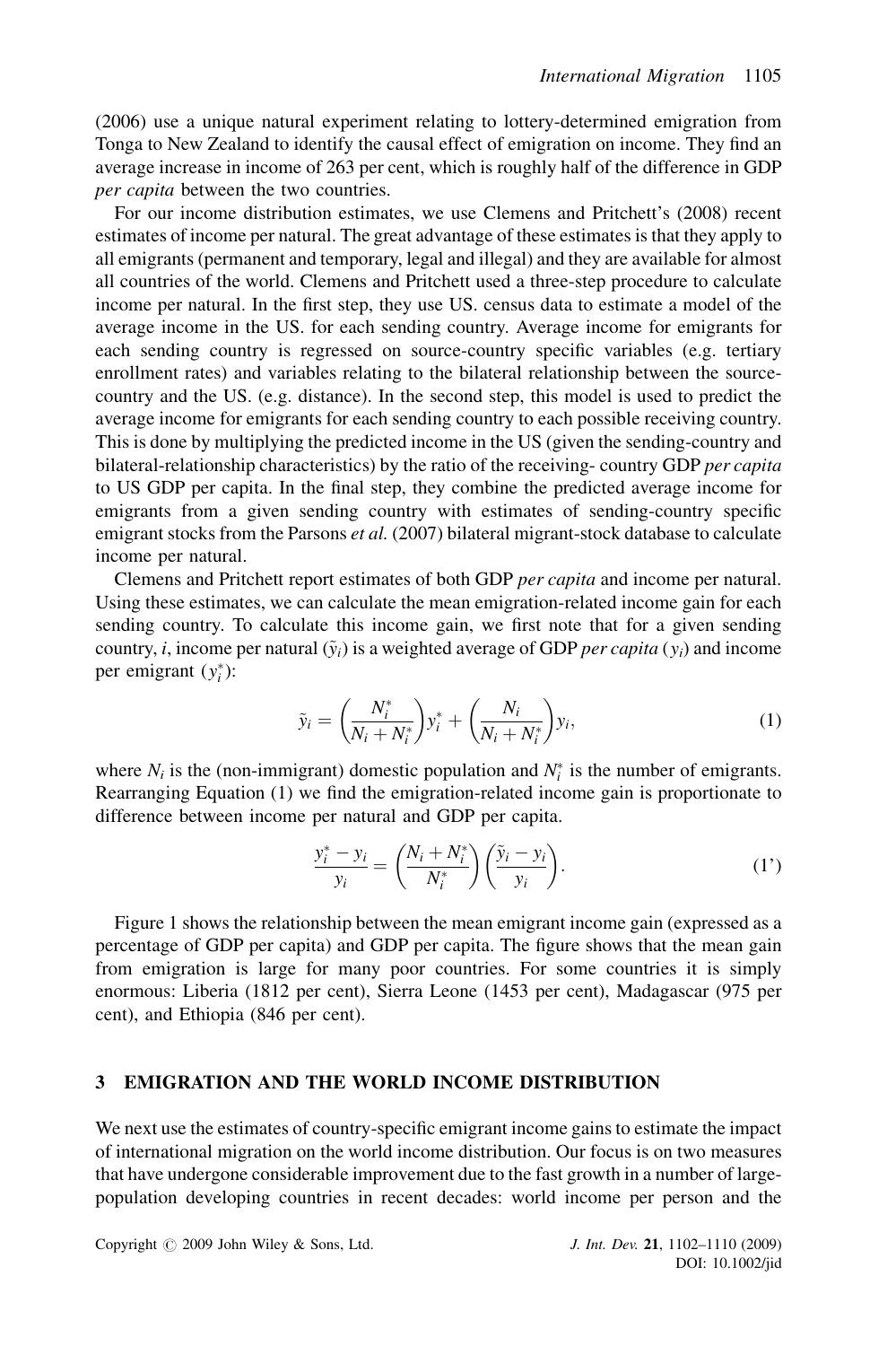

Figure 1. Percentage emigration-related income gains and sending country GDP per capita, 2000

between-country Theil (inequality) index. It is important to stress that we measure only the *direct* effect of international migration—the purchasing-power-parity-adjusted income gains to the migrants themselves. International migration also affects the incomes of those in the receiving countries and those remaining behind in the sending countries. Unfortunately, these impacts continue to be the subject of significant debate. In particular, there is ongoing controversy over the effects of immigration on native wages in the US and other receiving countries and also disagreement over the relative importance of 'brain drain' and 'brain circulation' effects for sending countries.<sup>6</sup> There seems to be general agreement, however, that the direct migrant income gain is the dominant channel through which international migration affects world income (see, e.g. Hatton and Williamson, 2005; Pritchett, 2006; World Bank, 2006). The large direct gains also make it reasonable to focus on the between-country component of world inequality. Of course, international migration is likely to affect within-country inequality measures for both sending and receiving countries. But these effects are believed to be small compared to the betweencountry effects.

Our approach is to estimate and compare two constructed income distributions. The first counterfactual income distribution assumes all naturals are in their country of birth earning the GDP *per capita* of that country. It follows that income per natural is equal to GDP *per* capita. The second income distribution assumes the actual distribution of emigrants and Clemens and Pritchett's estimates of income per natural.

Under each distribution, total income for each country is determined by multiplying the total number of naturals (which is the same for both distributions) by the level of income per natural. World income follows from an aggregation of total country incomes. And world income per natural is simply aggregate world income divided by the total number of naturals (i.e. world population).

<sup>6</sup> See Kapur and McHale (2006) for a survey of both literatures. In its Global Economic Prospects 2006, the World Bank does attempt to estimate the comprehensive impact on world income using a global general equilibrium model.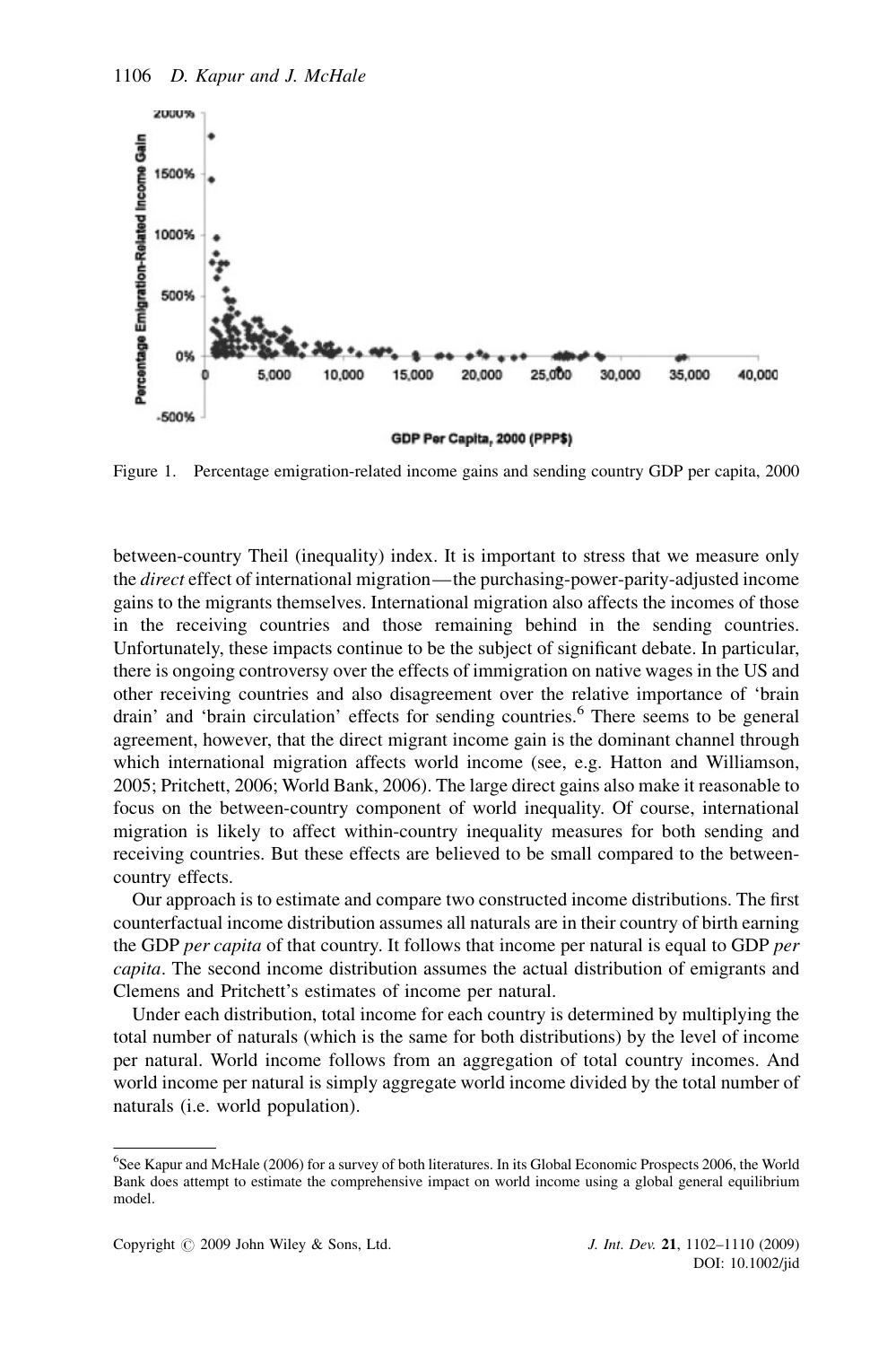Country-level income and population data are also sufficient to calculate the betweencountry Theil index. This index is calculated using the standard formula  $T_{bc} = \sum_{i=1}^{c} s_i^Y \ln(s_i^Y s_i^N)$ , where s<sup>Y</sup> is the share of world income, s<sup>N</sup> is the share of world population and C is the number of countries.

Our measure of direct income gain from migration does not include remittances. The reason is that remittances are funded out of the direct income gain, so that to simply add them would be to double count. Yet remittances allow a portion of the rich-country incomes of migrants to be spent at often much lower poor-country prices. Remitting income back to sending countries can thus be a source of additional migration-related gains in purchasing power. To calculate this remittance effect, we use World Bank data to measure remittances in both US dollars and international (i.e. PPP-adjusted) dollars. The latter is found by multiplying the dollar value of remittances (World Bank, 2008b) by the PPP conversion factor (World Bank, 2008a). The difference between the value of remittances in international dollars and in US dollars is the remittance effect. We report our results with and without the remittance effect.

We are fortunate that the needed data to generate these distributions has recently become available. Unfortunately, however, we do not have coverage for the complete world population for all necessary variables. Our sample of countries is determined by the availability of data on five variables for the year 2000: income per natural (Clemens and Lant, 2008); emigrant and immigrant stocks (Parsons *et al.*, 2007); GDP *per capita* (PPP\$) (World Bank, 2008a); total population (World Bank, 2008a); and remittances (World Bank, 2008b). We are able to obtain all five variables for 134 countries, of which 101 are developing countries.

The results are summarised in Table 1. We record these results both with and without the remittance effect and for both the full 134-country sample and the sample of

|                                                     | All naturals<br>at home | Actual distribution<br>of naturals | Percentage<br>change |
|-----------------------------------------------------|-------------------------|------------------------------------|----------------------|
| 134-Country sample (includes high-income countries) |                         |                                    |                      |
| Without remittance effect                           |                         |                                    |                      |
| World income per person                             | 6681                    | 6740                               | $0.88\%$             |
| Between-country Theil index                         | 0.6761                  | 0.6645                             | $-1.72%$             |
| With Remittance Effect                              |                         |                                    |                      |
| World income Per capita                             | 6681                    | 6768                               | 1.30%                |
| Between-country Theil index                         | 0.6761                  | 0.6595                             | $-2.46%$             |
| 101-Country sample (excludes high-income countries) |                         |                                    |                      |
| Without remittance effect                           |                         |                                    |                      |
| World Income Per Person                             | 3051                    | 3,121                              | 2.28%                |
| Between-country Theil index                         | 0.2640                  | 0.2621                             | $-0.70%$             |
| With Remittance Effect                              |                         |                                    |                      |
| World income per capita                             | 3051                    | 3,152                              | 3.30%                |
| Between-country Theil index                         | 0.2640                  | 0.2606                             | $-1.29%$             |

Table 1. Impact of emigration on selected world income distribution statistics, 2000

Note: sample size is determined by data availability for year 2000 for: (i) inferred emigrant average income gain (Clemens and Pritchett, 2008); (ii) emigrant stocks (Parsons et al., 2007); (iii) GDP per capita (World Bank, 2008a); (iv) total population (World Bank, 2008a); and (v) remittances (World Bank, 2008b).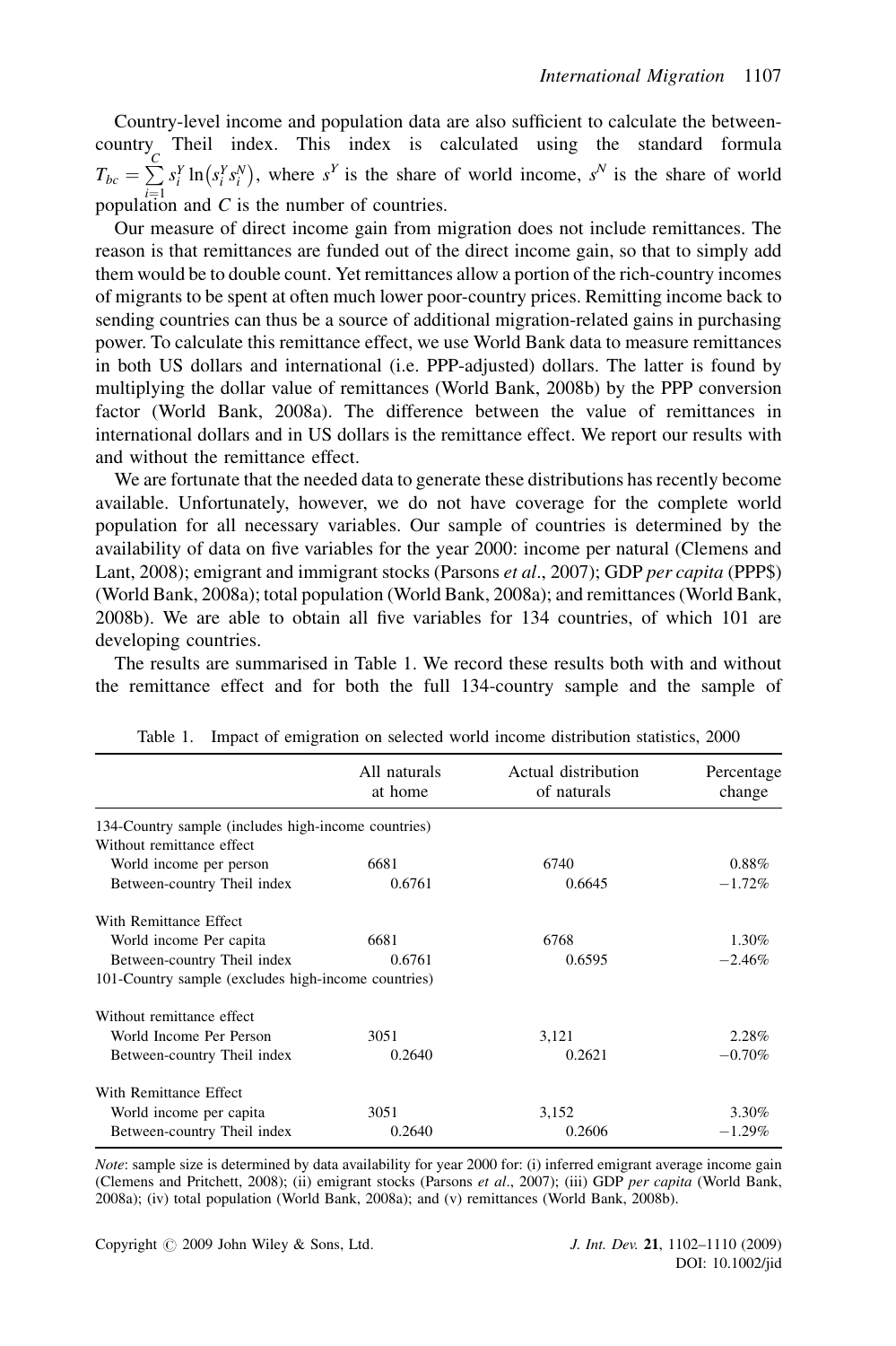101 developing countries. Looking first at the full sample without the remittance effect, we see that international migration has a relatively minor impact on the world income distribution statistics examined. We estimate that world income per person has increase by just less than 1 per cent (less than one 30th of what was achieved through economic growth during the 20-year period from 1980 to 2000). The between-country inequality measure has decreased by just less than 2 per cent. The inclusion of the remittance effect scales up both the percentage increase in income per person and the percentage decrease in betweencountry inequality by roughly half.

As our interest is primarily in how international migration can raise the incomes of those born in poor countries, we next look at the impact on the income distribution of the subset of developing countries. Not surprisingly given the income gains that result from the move from a poor to a rich country, we find a bigger effect on income per person, with the percentage increase rising from 0.88 per cent in the full sample to 2.28 per cent in the developing-country sample. Including, the remittance effect again scales up the percentage income gain by roughly half.<sup>7</sup>

#### 4 DISCUSSION

The data we have reviewed reveal large migration-related income gains for migrant households. But the impact on world income per person and the between-country component of world inequality is modest compared to dramatic changes that have occurred as a result of economic growth. The emigrant income gains we have observed show that migration could make a substantial contribution to an improved world income distribution. But this potential is being only weakly realised due to an international migration architecture that heavily restricts the poor- to rich-country migration options of all but the highly skilled. Controls on international movement are the dominant feature of international labour markets. Despite the massive potential income gain from poor- to richcountry migration, just 3 per cent of the world's population lives outside their country of birth. The international migration architecture is characterised by restrictiveness, selectivity favouring the highly skilled, a rigidity-inducing bias against temporary labour movements, and (often) ambivalence towards less skilled illegal movements.

The selectivity of the international migration architecture raises another concern: how does the emigration of the highly skilled—individuals most likely to play the critical roles of innovators and institution builders—affect the growth prospects of the countries they are leaving? The literature has made strides in understanding a range of effects of skilled migration. These effects include induced human capital investment as a result of the prospect of emigration, the economic value of enduring connections to the diaspora, and benefits of skill-enhanced returnees. But we are still at an early stage in understanding the balance between the costs of absence and the benefits of a dynamic international migration system.<sup>8</sup> Although migration is unlikely to match the contribution of recent economic

<sup>&</sup>lt;sup>7</sup>The between-country inequality measure is of less interest for the developing-country sub-sample, though we

again see migration reducing this measure of inequality.<br><sup>8</sup>Even a small reduction in growth would swamp the observed gain the observed gain to developing countries from international migration if sustained over a relatively short time period. To give a concrete example, the estimated 2.28 percent increase in the income of developing-country naturals due to migration would be fully offset by just a 0.1 percentage point reduction in growth sustained over a 20-year period. On the other hand, we can be reasonably confident that world welfare would improve if there were a significantly expanded opportunities for the less skilled to take advantage of often massive emigration-related income gains.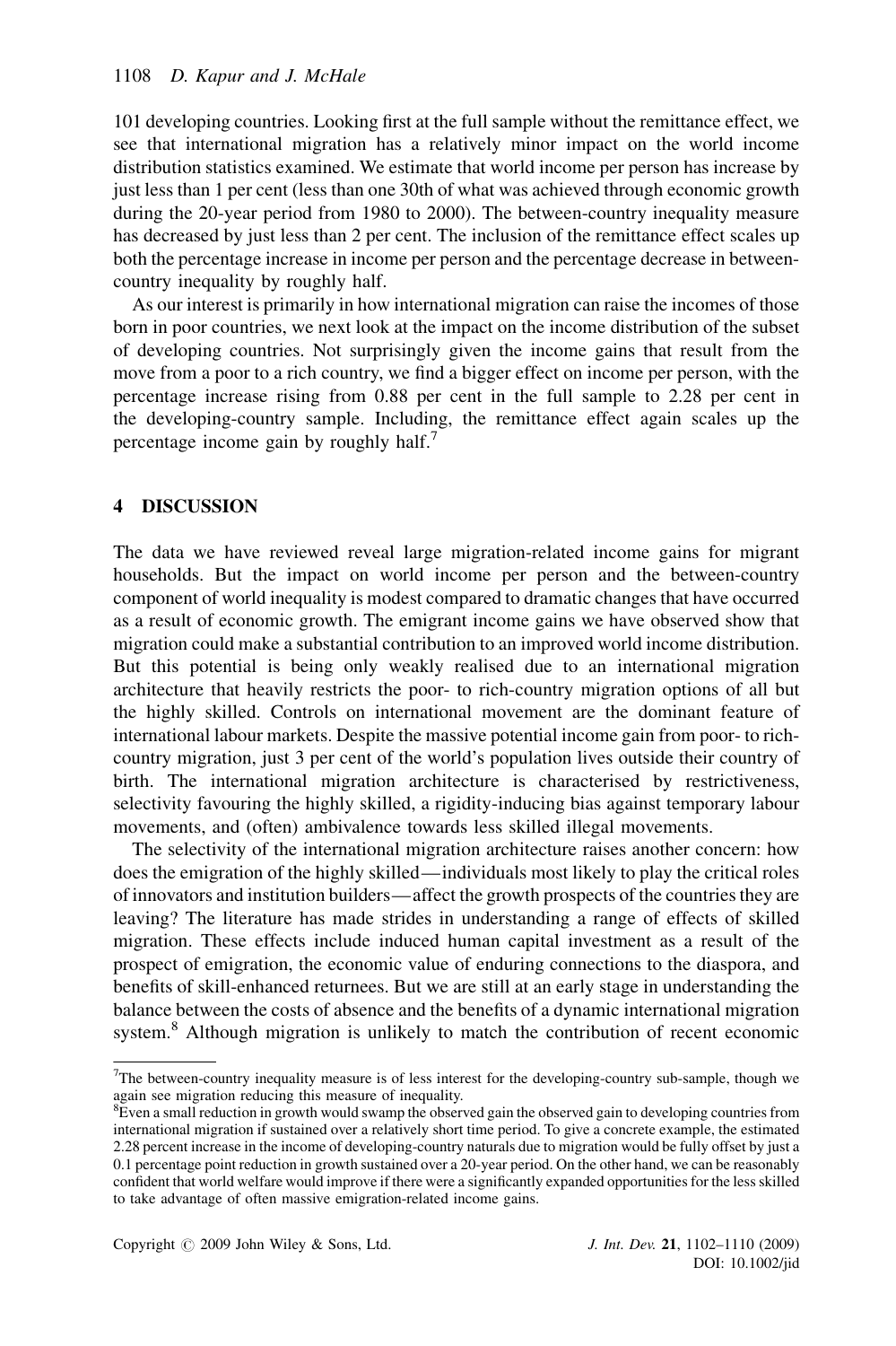growth in reducing world poverty, a less restrictive and selective international migration architecture surely offers some low-hanging fruit.

Lant Pritchett (2006) has recently made a proposal for large-scale bilateral migration programs aimed at those who are shut out of rich-country labour markets.<sup>9</sup> With income gains as the primary motivation, much of the design detail in Pritchett's 'Plan B' is aimed at overcoming political opposition in potential receiving countries while protecting basic labour rights.<sup>10</sup> The basic principle underlying the program is simple: If you can't bring good institutions to the poor, allow the poor to move to the good institutions. Since permanent moves of any significance will be politically unacceptable, Plan B proposes a pragmatic middle-ground: allow labour circulation from poor to rich countries which will modestly increase the labour supply in industrialised countries without the attendant concerns of permanent settlement.

Our estimate of the impact of migration on the world income distribution is clearly just a first step. As already noted, we abstract from the impact of migration on growth in both sending and receiving countries.<sup>11</sup> We also abstract from potentially important impacts on within-country inequality, which has been a major focus of the rich-country immigration literature.<sup>12</sup> While we believe that the large average income gains in moving between countries is a first-order effect, the next step is to incorporate growth and withincountry inequality effects into an overall estimate of the impact of migration on the world income distribution.

 ${}^{9}$ Kapur and McHale (2006) provide a detailed examination of Pritchett's proposal.

<sup>&</sup>lt;sup>10</sup>Pritchett recommends programs with the following elements: (i) the program should be based on an explicit bilateral agreements between the receiving and sending country; (ii) it should be explicitly temporary and separate from normal immigration channels; (iii) there should be numerical quotas for specific occupational categories; (iv) development impacts should be enhanced through cooperation with the sending country (e.g. to encourage diaspora connections); (v) sending-country cooperation on enforcement should be achieved by imposing penalties on the sending country if participants overstay (this is in additional to penalties on receiving-country employers); (vi) the fundamental labour rights of migrants should be respected.

<sup>&</sup>lt;sup>11</sup>In Kapur and McHale (2005), we examine the multiple channels through which migration can affect development.

 $12$ There is now overwhelming evidence that the lowest deciles of the native-born in the United States have seen relatively little gains from the economic expansion over the last quarter century. But to what extent is that explained by inflows of less-skilled foreign-born workers as distinct from other important factors, be it changes in fiscal policies, skill-biased technical change, or increases in labour-intensive imports? The most influential findings of harm to less-skilled natives come from George Borjas (see, e.g., Borjas, 2003). An important assumption in Borjas's analysis is that immigrants and natives are perfect substitutes within a given skill class. Ottaviano and Peri (2005) show that relaxing this assumption can lead to significantly different results. The empirical challenge in identifying the wage effects of immigration is to find plausibly exogenous source of variation in the level of immigration. The source of this variation for the previous two studies is differences in the immigrant share by narrowly defined skill class. A different approach is to use variation in immigration level by geographic area (usually in addition to broad skill level). Using this approach Card (2005) argues that the evidence suggests that ''the new immigration'' may not really be so bad? On the question of how less-skilled immigration has affected less-skilled wages, his empirical work points to "a surprisingly weak relationship between immigration and less-skilled native wages'' (Card, 2005, p. 11).